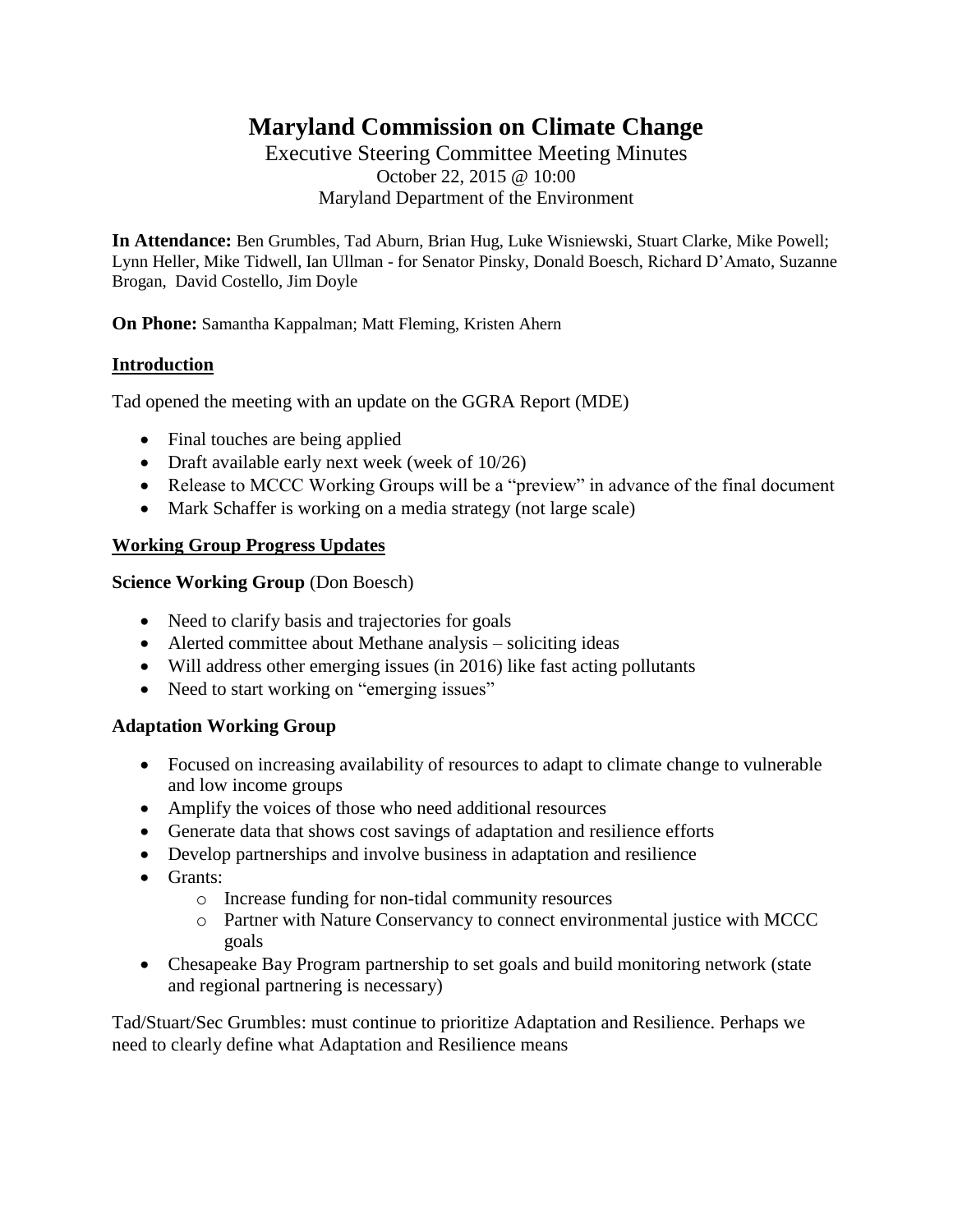# **ECO Working Group**

- ECO working group meeting update due 10/29
- Identify fall outreach session dates
- Added four (4) new members from private sector– see handout
- Conducted a call with new members
- Next meeting Nov 12
- Liz Entwisle will be lead in absence of Larissa
- Lori will bring proposal for media plan/strategy to MCCC
- Lori will provide guidance on legislative briefings strategies
- Need a plan to report to media when reports come out
- Paris climate change meeting will shine light on our work
- Media strategy is MCCC governance issue
- How should Commissioners respond to info requests (future goals)
- Reminder: Commissioners need to solicit their constituents for public meetings
- Samantha can assist with social media strategy
- New MCCC website is still being considered. Mark Schaffer (MDE) is helping

# **Mitigation Working Group**

- MWG is still waiting for draft MDE report from Governor's office
- 10/26 meeting is postponed
- MDE report is being released to working groups as a preview with very limited comment period – not a request for comments. Just advanced notice.
- Start to come up with expectations for 2016
- Resolve ongoing issues:
	- o governance, threshold for consensus, by-laws, procedural uncertainties

## **Report Writing Update on Concept Paper**

- Final draft of Concept Paper to be presented to MCCC on 10/29
- MCCC draft report delivery goal is 11/15 with a hard deadline on 11/30
- $\bullet$  10/29 11/15 will be time period for WGs to comment on MDE report
- Media strategy can be developed without full report
- Priority should be 2016 work plan
- Proposal: Concept Paper is Executive Summary for MCCC report
- Proposal: MCCC approve (vote) on Concept Paper on 10/29
- Alternate Proposal: MCCC approve Concept Paper by email
- WG chairs are responsible for managing their need to provide feedback prior to 10/29
- Ideally WG's see draft MDE report before being asked to approve Concept Paper
- Major edits: (see draft of Concept Paper for actual language)
	- o Methane leakage language *"whether and how"*
	- o 2050 goal language *"consistent with science and international agreements"*